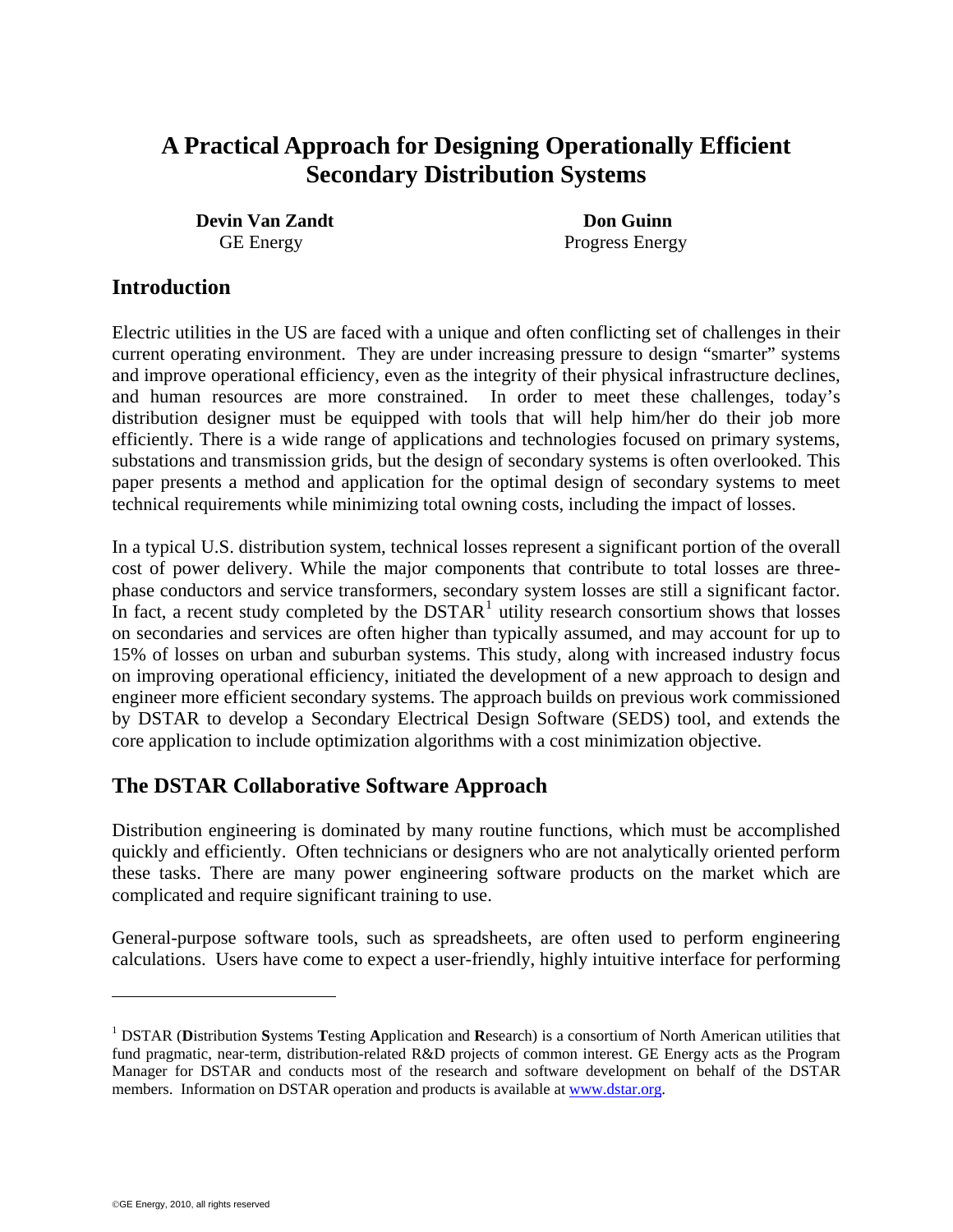their tasks. However, easy-to-use software tools dedicated to routine distribution engineering tasks, using modern user interfaces, are not widely available. Much of the distribution engineering software used in the industry is "homegrown" and not developed for ease-of-use. Many have fallen into disuse because they do not meet the modern expectations of a software tool.

To meet the need for modern engineering software tools, DSTAR has developed over 15 applications that are designed to be used with minimal training. These applications can be easily customized to the equipment and practices used by each member utility, allowing the ultimate user (for example, a design technician with limited engineering expertise) to apply the program with maximum efficiency and minimum complexity. Most importantly, the development of these applications has been guided directly by the engineer and technicians, from several DSTAR member utilities, who use the software. Their experience and understanding of the technical issues is reflected in the design and layout of each software tool.

This unique collaborative structure has resulted in software applications that are used frequently and have undergone numerous changes to improve capability and usability. The DSTAR members who have participated in the development are vested in the process and, therefore, have taken an active role in maintaining the products as requirements have evolved. As we move forward into "smart" distribution system design and operation, a collaborative approach, exemplified by DSTAR, is nimble and flexible enough to develop new methods and software for planning the system of the future.

#### **DSTAR Secondary Design Software (SEDS) Capability**

Initially developed in 1998, the SEDS program enables users to quickly layout a secondary design and easily assess performance measures such as voltage drop, flicker, loading and short circuit current using a customized load flow algorithm. SEDS development benefited significantly from the testing, guidance, and input of the consortium member utilities. Development with such tight user integration resulted in a final product that provides significant flexibility and usability to the large number of utility planners all across the United States.

SEDS performs a variety of calculations for both single-phase and three-phase systems:

Single Phase Systems:

- Distribution transformer coincident loading
- Secondary cable loading coincident current
- Secondary service voltages
- Mutual and self flicker
- Service-entrance short circuit currents
- Cold load pickup guidelines
- Optimization based upon first cost or first order total owning cost

Three Phase Systems: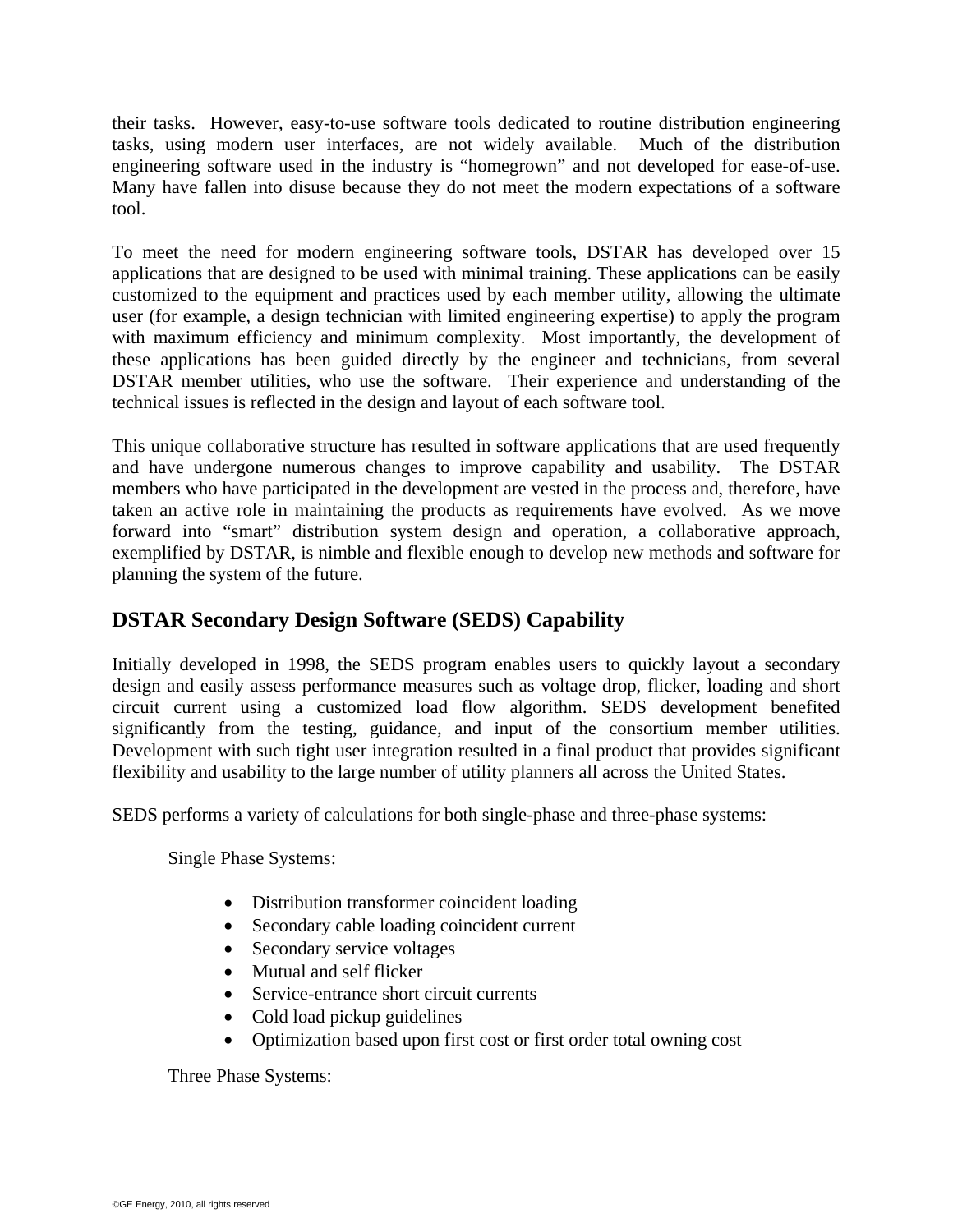- Distribution transformer loading
- Secondary cable loading
- Secondary service voltages
- Voltage unbalance
- Mutual and self flicker
- Service-entrance short circuit currents

The recently developed optimization algorithm uses a member utility's existing SEDS database, and employs a unique method to improve overall computational time while always finding the best solution in a defined pragmatic space. The optimization objective function can be set for lowest first cost or lowest total owning cost taking into account overall secondary system losses. SEDS is the ideal software package for helping planners design the most efficient secondary systems using standard equipment (transformers and secondary conductors) while meeting technical service requirements.

### **Designing Secondary Systems Using SEDS**

SEDS allows users to construct a secondary system design very quickly. However, there are some basic engineering questions that need to be addressed before SEDS can perform the calculations necessary to evaluate and optimize a design. Some of the key engineering questions related to secondary system design are:

- What is the steady-state and flicker characteristic of the connected loads?
- How long are the conductor runs?
- Is the service overhead or underground?
- What are the allowable limits for flicker, voltage drop, and short circuit current?
- What transformers and conductors do I have available?
- Are losses going to be considered?
- What is the first cost of each piece of equipment?
- What is the single-phase coincident factor for the connected loads?

After careful consideration of these key questions and populating the database with the relevant equipment data, users are ready to build a secondary system design. Users can build a base secondary design, similar to the example shown in Figure 1, by selecting components shown in the toolbar and dropping them on the screen in the desired location. Double-clicking the component and either selecting pre-populated data or entering user specified data specifies the attributes of the components. Each DSTAR utility has developed their own set of pre-populated data for transformers, loads, and conductors.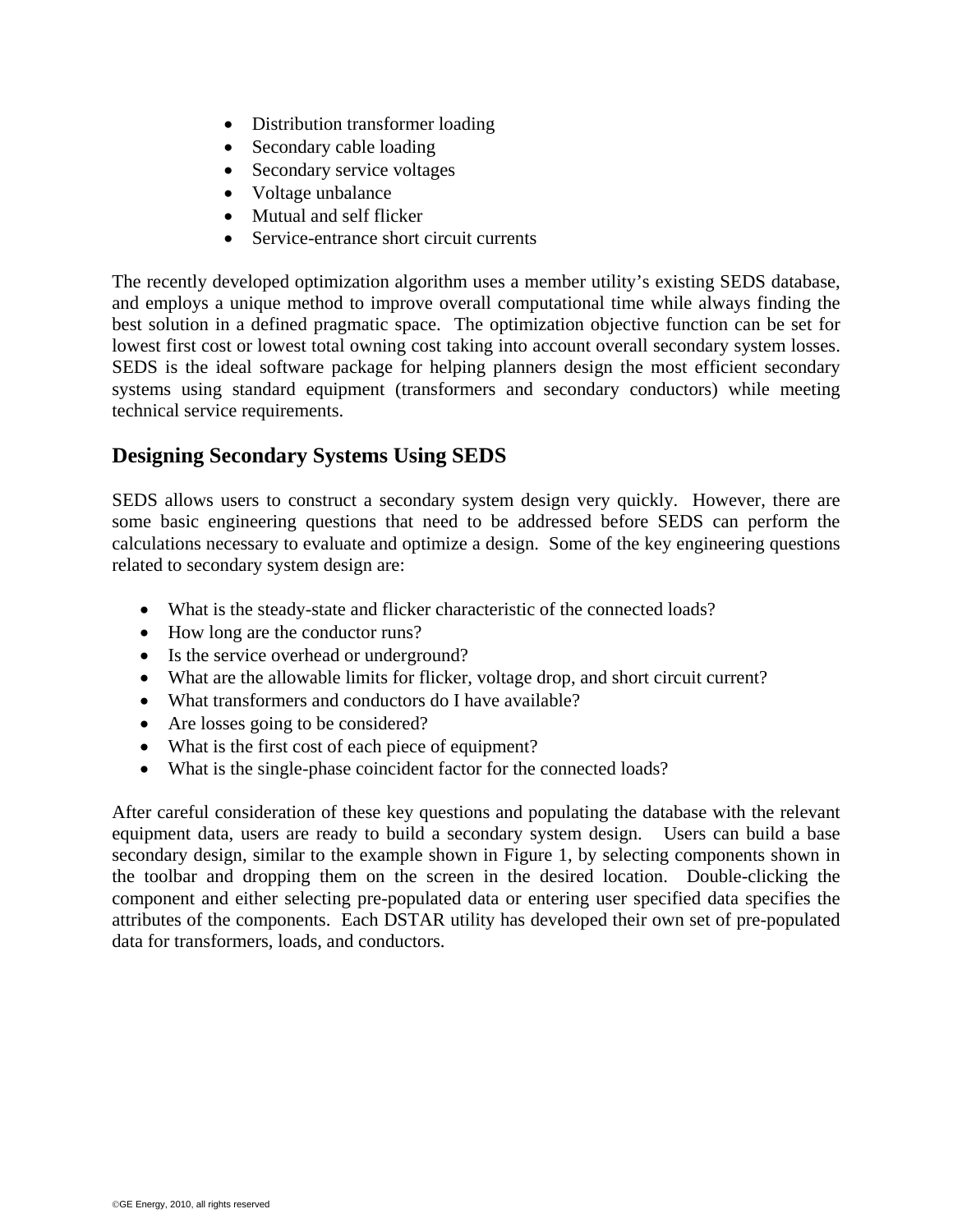

**Figure 1 – SEDS Sample Layout**

Figure 2 shows an example of a secondary design with calculation results. In this example, there are no voltage drop or flicker violations. The voltage drop and flicker results are shown next to each of the loads in the design. SEDS shows color-coded results to indicate whether or not the user defined voltage drop or flicker warning criteria has been violated. Additionally, the user will be warned if the transformer or conductor is overloaded. If there are violations, the user can make adjustments to the design to remove violations. Alternatively, the user can use the optimization feature in SEDS to remove violations while minimizing cost.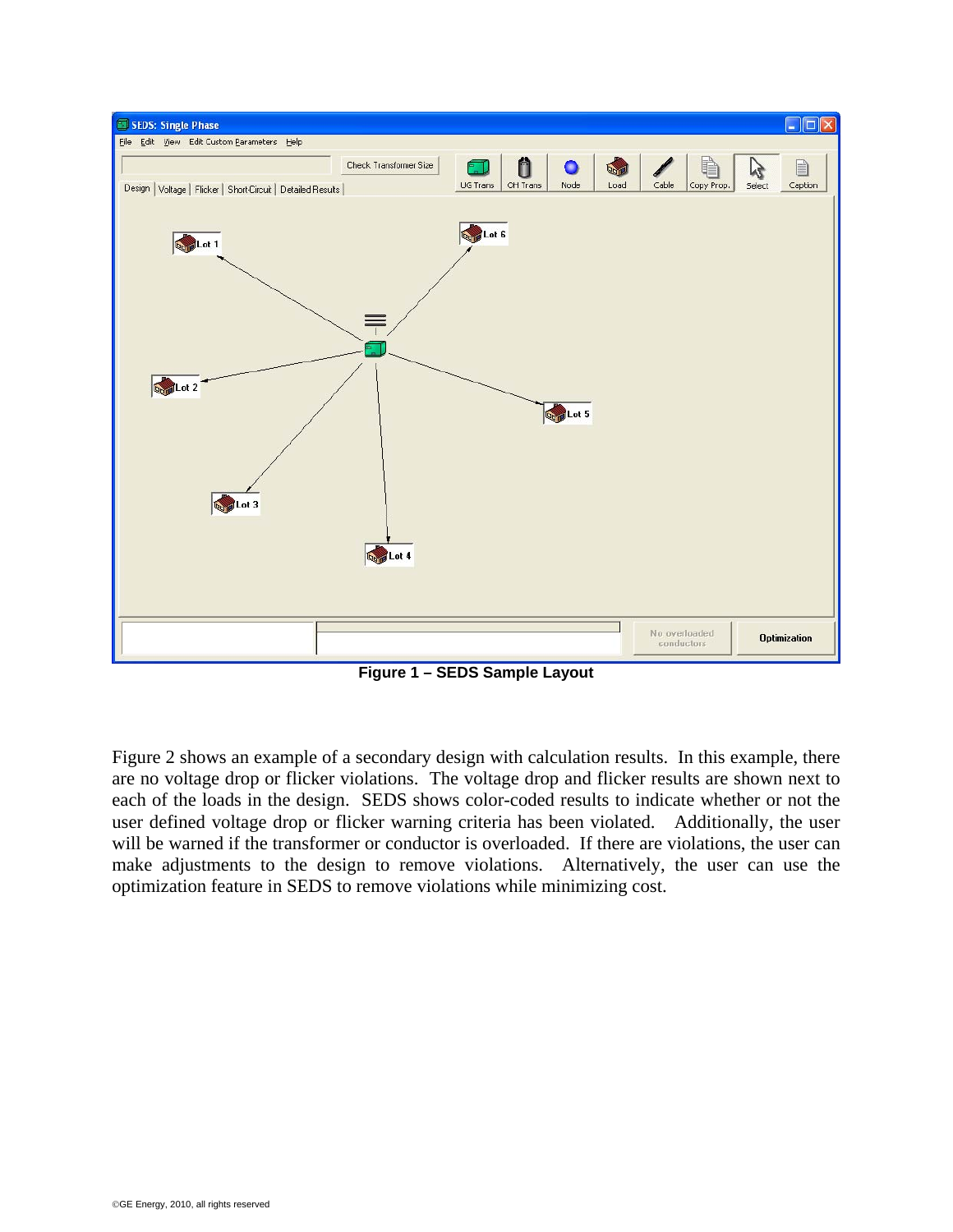

**Figure 2 – SEDS Sample Results Screen** 

## **Design Optimization and Example**

The SEDS design optimization feature is based upon a custom multi-pass algorithm that "crawls" from the loads back to the transformer and removes the voltage drop, flicker, transformer loading, cable ampacity, and short circuit violations while it traverses the topology. The algorithm methodically increases or decreases the conductor and transformer sizes to remove violations and minimize first cost plus cost of losses. If there are no technical violations, the algorithm will work to minimize the total system cost. This feature is useful to determine if there are alternative lower cost designs that could satisfy the technical requirements. It has been discovered that very few utilities effectively minimizing secondary system costs while attempting to meet the technical design requirements, such as voltage drop. Often secondary systems were designed with significant margin between the technical requirement and the actual designed value. In the example shown in Figure 2, the calculated flicker observed at the load labeled Lot 6 is 3.25%. In this example, the absolute limit set by the designer is 4.2%. Is it possible to lower the cost of this design by changing the transformer or secondary conductor such that the flicker is within 4.2%? This is precisely the question that is answered by the optimization algorithm. The algorithm tests various configurations within a set of user-definable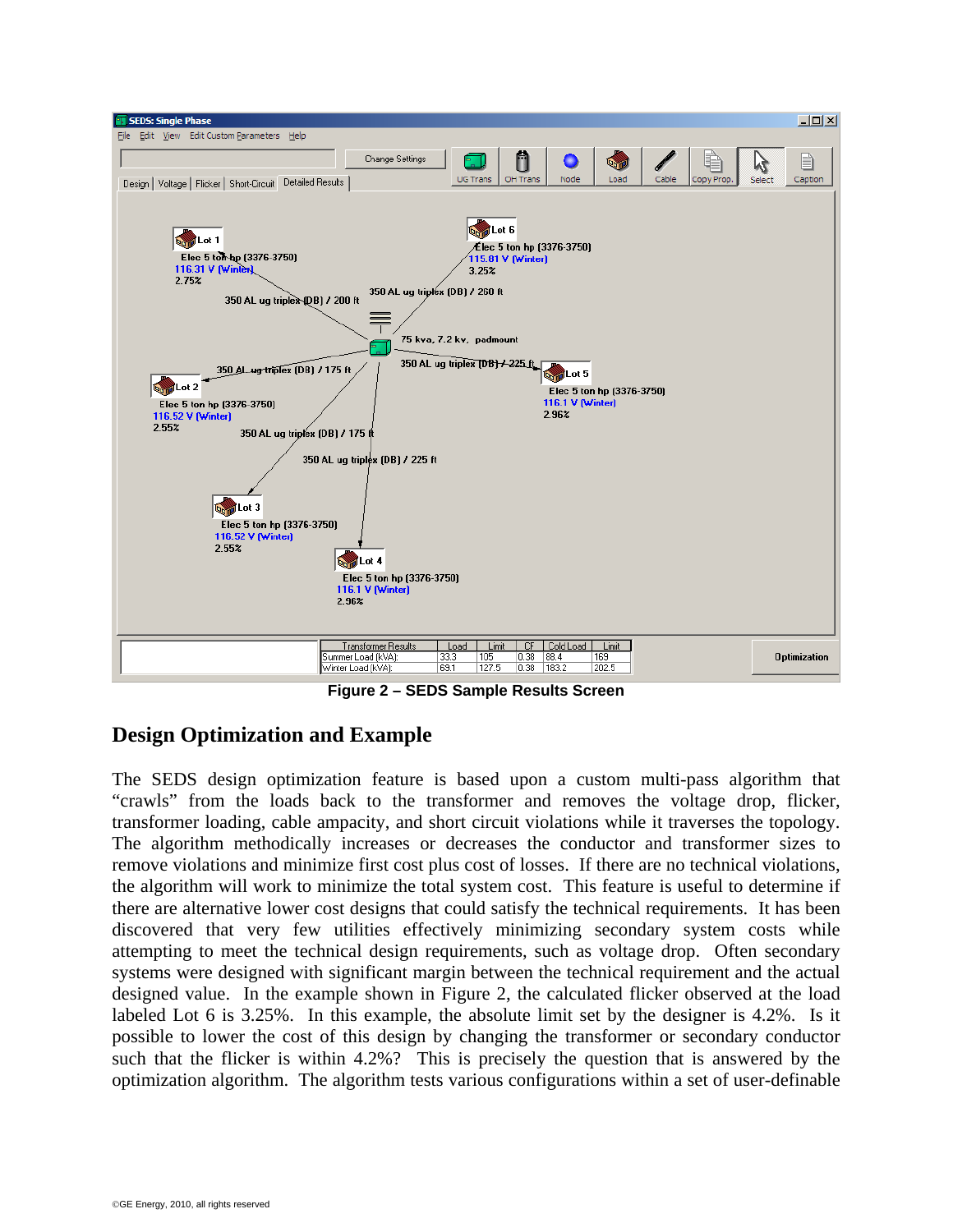constraints to find a lower cost option. The cost equation that is minimized is shown in Equation 1.

$$
C_{t} = C_{trans} + \sum C_{cable} + \sum C_{node} + (A_{trans} \cdot Loss_{NL}) + (B_{trans} \cdot Loss_{LL}) \left[ \frac{KVA_{Loading}}{KVA_{Rating}} \right]^{2} + \sum B_{cable} \cdot I_{cable}^{2} \cdot R_{cable}
$$

#### **Equation 1: Total Cost Equation**

 $C_t$  = Total owning cost of system

 $C_{trans}$  = Transformer first cost (\$)

 $C_{cable} = \text{Cable}(s)$  first cost  $(\$)$ 

 $C_{node}$  = Node(s) or pedestal(s) first cost (\$)

*Atrans =* Transformer A factor (\$/watt)

*Btrans =* Transformer B factor (\$/watt)

 $Loss_{NL}$  = Transformer no load losses (watts)

 $Loss_{LL}$  = Transformer load losses (watts)

 $B_{cable} =$  Cable B factor (\$/watt)

*Icable =* Worst case conductor current (amps) - Calculated

*Rcable =* Worst case cable resistance (ohms)

 $KVA_{Rating}$  = The transformer kVA rating (kVA)

 $KVA_{Loading}$  = The worst case transformer kVA loading (kVA) - calculated

Equation 1 includes the A and B factors used to cost evaluate transformer losses. These factors are commonly used by planning engineers to cost evaluate distribution transformers during the procurement process. The remaining data is either calculated or required input data.

With a large base of existing users and a large set of base designs, DSTAR members were able to test the ability of the optimization algorithm to minimize costs on standard designs. The results were impressive. Figure 2 shows a typical design used by one of the DSTAR member utilities. After running the optimization routine on the design shown in Figure 2, SEDS was able to reduce the overall system cost by 6%. Figure 3, shows the optimized design. The example results show that the transformer size was increased to 100kVA (from 75kVA) and the conductor sizes to each of the loads where decreased. It should be noted that the voltage drop and flicker